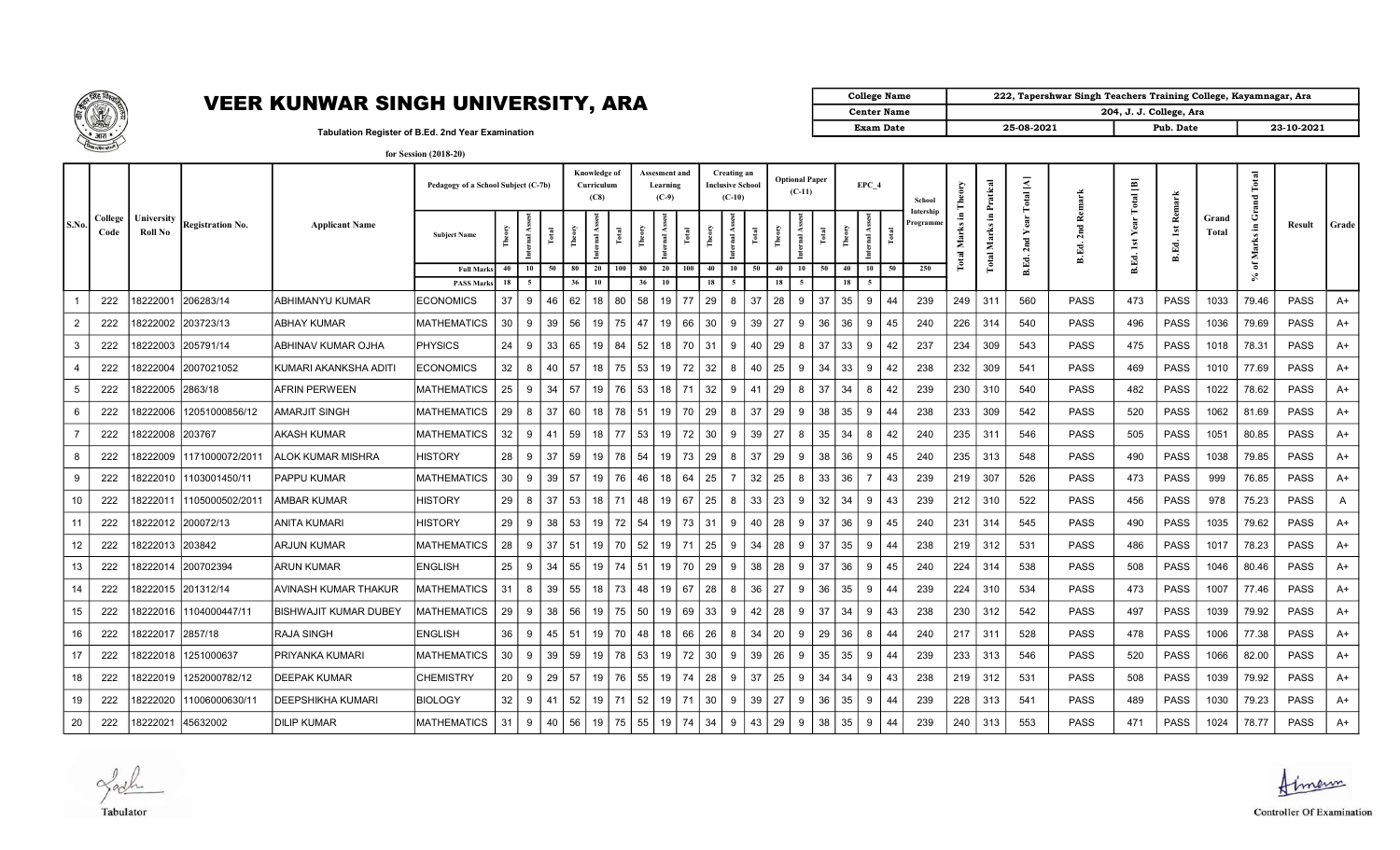

| College Name     | 222, Tapershwar Singh Teachers Training College, Kayamnagar, Ara |                         |            |
|------------------|------------------------------------------------------------------|-------------------------|------------|
| Center Name      |                                                                  | 204, J. J. College, Ara |            |
| <b>Exam Date</b> | 25-08-2021                                                       | Pub. Date               | 23-10-2021 |

Tabulation Register of B.Ed. 2nd Year Examination

| for Session (2018-20) |
|-----------------------|
|-----------------------|

|       |                 |                       |                     |                       | Pedagogy of a School Subject (C-7b) |                 |                     |       |              | <b>Knowledge of</b><br>Curriculum<br>(C8) |       |          | Assesment and<br>Learning<br>$(C-9)$ |       | Creating an<br><b>Inclusive School</b><br>$(C-10)$ |    |       |          | <b>Optional Paper</b><br>$(C-11)$ |          | EPC 4     |           | School                 |           | ical<br>Prat    | $\mathbf{A}$<br>otal |                                       | 画<br>$\overline{a}$ |             |                | Total<br>and |                 |       |
|-------|-----------------|-----------------------|---------------------|-----------------------|-------------------------------------|-----------------|---------------------|-------|--------------|-------------------------------------------|-------|----------|--------------------------------------|-------|----------------------------------------------------|----|-------|----------|-----------------------------------|----------|-----------|-----------|------------------------|-----------|-----------------|----------------------|---------------------------------------|---------------------|-------------|----------------|--------------|-----------------|-------|
| S.No. | College<br>Code | University<br>Roll No | Registration No.    | <b>Applicant Name</b> | <b>Subject Name</b>                 |                 | Internal Ass        | Total |              | Ē                                         | ē     |          | Internal Assest                      | Total | ä.<br>nternal.<br>$\mathbb{R}$                     |    | Total |          | Total<br>$\overline{\mathbf{a}}$  |          | rnal Ass  | $\bar{E}$ | Intership<br>Programme | Σ<br>otal | Е.<br>Σ<br>otal |                      | ₫<br>뎔<br>$\bar{\mathbf{v}}$<br>B.Ed. |                     | ž<br>B.Ed.  | Grand<br>Total | Æ.<br>Marks  | Result          | Grade |
|       |                 |                       |                     |                       | <b>Full Marks</b><br>PASS Mark      | 18 I            | $40 \quad 10$<br>-5 | 50    | 80<br>36     | <b>20</b><br>10                           | 100   | 80<br>36 | $20 \mid 100$<br>10                  |       | 40 I<br>18                                         | 10 | 50    | 40<br>18 | 10<br>50                          | 40<br>18 | <b>10</b> | 50        | 250                    |           |                 | B.Ed.                |                                       | B.Ed.               |             |                | 6ť<br>≿      |                 |       |
| 21    | 222             |                       | 18222022 212348/14  | <b>ESHWAR KUMAR</b>   | <b>MATHEMATICS</b>                  | 28 <sup>1</sup> | 9                   | 37    | 58           | 19                                        | 77    | 53       | 18 71                                |       | 29 I<br>9                                          |    | 38    | 25       | 33<br>8                           | 36       | 8         | 44        | 240                    | 229       | 311             | 540                  | <b>PASS</b>                           | 490                 | <b>PASS</b> | 1030           | 79.23        | PASS            | A+    |
| 22    | 222             |                       | 18222023 207514/13  | HARISHANKAR YADEV     | MATHEMATICS                         | $31 \mid$       | 8                   |       | $39 \mid 57$ | 18                                        | 75 53 |          | $19$ 72                              |       | 30 <sup>1</sup>                                    | 9  | 39    | 28       | 36<br>8                           | 35       | 9         | 44        | 238                    | 234       | 309             | 543                  | PASS                                  | 506                 | <b>PASS</b> | 1049           | 80.69        | PASS            | A+    |
| 23    | 222             | 18222024              | 1213001386/12       | <b>INDU KUMARI</b>    | <b>MATHEMATICS</b>                  | 31              | 9                   | 40    | 55           | 19                                        | 74    | 52       | 19 71                                |       | 29<br>9                                            |    | 38    | 26       | 35<br>9                           | 36       | 9         | 45        | 240                    | 229       | 314             | 543                  | PASS                                  | 504                 | <b>PASS</b> | 1047           | 80.54        | PASS            | A+    |
| 24    | 222             | 18222025              | 1105000251/2011     | <b>KAUSHAL KUMAR</b>  | <b>MATHEMATICS</b>                  | 29              | 9                   | 38    | 53           | 19                                        | 72    | 51       | 18 I                                 | 69    | 30<br>9                                            |    | 39    | 23       | 8<br>31                           | 35       | 8         | 43        | 238                    | 221       | 309             | 530                  | <b>PASS</b>                           | 468                 | <b>PASS</b> | 998            | 76.77        | PASS            | A+    |
| 25    | 222             | 18222026              | 508568/13           | RAJU KUMAR GUPTA      | <b>HISTORY</b>                      | 28 <sup>1</sup> | 8                   | 36    | 51           | 18                                        | 69    | 51       | 19 <sup>1</sup>                      | 70    | 30<br>8                                            |    | 38    | 26       | 35<br>9                           | 34       | 9         | 43        | 238                    | 220       | 309             | 529                  | <b>PASS</b>                           | 480                 | <b>PASS</b> | 1009           | 77.62        | PASS            | A+    |
| 26    | 222             | 18222027              | 2008031442          | KRISHN KUMAR SINGH    | <b>MATHEMATICS</b>                  | $31 \mid$       | 9                   | 40    | 54           | 19                                        | 73    | 51       | 19 70                                |       | 32<br>9                                            |    | 41    | 26       | 9<br>35                           | 36       | 9         | 45        | 240                    | 230       | 314             | 544                  | PASS                                  | 519                 | <b>PASS</b> | 1063           | 81.77        | PASS            | A+    |
| 27    | 222             |                       | 18222028 200963260  | RAKESH ANAND          | <b>COMMERCE</b>                     | 22              | 9                   | 31    | 46           | 19                                        | 65    | 43       | 19 <sup>1</sup>                      | 62    | 24<br>9                                            |    | 33    | 20       | 29<br>9                           | 36       | 9         | 45        | 240                    | 191       | 314             | 505                  | <b>PASS</b>                           | 479                 | <b>PASS</b> | 984            | 75.69        | <b>PASS</b>     | A     |
| 28    | 222             | 18222029 7497/99      |                     | <b>MD MUMTAZ</b>      | URDU                                | 20 <sub>1</sub> | 9                   | 29    | 50           | 18                                        | 68    | 43       | 19 <sup>1</sup>                      | 62    | 22<br>8                                            |    | 30    | 22       | 9<br>31                           | 35       | 8         | 43        | 239                    | 192       | 310             | 502                  | <b>PASS</b>                           | 475                 | <b>PASS</b> | 977            | 75.15        | <b>PASS</b>     | A     |
| 29    | 222             |                       | 8222030  212253/14  | MD SHAJAD HUSAIN      | <b>CHEMISTRY</b>                    | $25 \mid 8$     |                     | 33    | 46           | 19                                        | 65    | 48       | 18 <sup>1</sup>                      | 66    | 28<br>9                                            |    | 37    | 27       | 8<br>35                           | 34       |           | 43        | 239                    | 208       | 310             | 518                  | <b>PASS</b>                           | 465                 | <b>PASS</b> | 983            | 75.62        | <b>PASS</b>     | A     |
| 30    | 222             | 18222031              | 215716/13           | MD SHAMIM ANSARI      | <b>PHYSICS</b>                      | 26 <sup>1</sup> | 9                   | 35    | 54           | 19                                        | 73    | 56       | 19 <sup>1</sup>                      | 75    | 30<br>9                                            |    | 39    | 33       | 42<br>9                           | 35       | g         | 44        | 238                    | 234       | 312             | 546                  | <b>PASS</b>                           | 493                 | <b>PASS</b> | 1039           | 79.92        | <b>PASS</b>     | A+    |
| 31    | 222             |                       | 18222032  205709/14 | <b>MUKESH KUMAR</b>   | <b>MATHEMATICS</b>                  | 30 <sup>1</sup> | 9                   | 39 I  | 52           | 19                                        | 71    | 56       | 18 <sup>1</sup>                      | 74    | 31<br>9                                            |    | 40    | 28       | 36<br>8                           | 35       | 8         | 43        | 239                    | 232       | 310             | 542                  | <b>PASS</b>                           | 481                 | <b>PASS</b> | 1023           | 78.69        | <b>PASS</b>     | A+    |
| 32    | 222             |                       | 18222033  5185/2008 | <b>SHYAMLI PRASAD</b> | <b>BIOLOGY</b>                      | $33 \mid 9$     |                     | 42 l  | 56           | 19                                        | 75    | 57       | $19$ 76                              |       | 31<br>9                                            |    | 40    | 23       | 32<br>9                           | 35       | 9         | 44        | 239                    | 235       | 313             | 548                  | PASS                                  | 468                 | <b>PASS</b> | 1016           | 78.15        | PASS            | A+    |
| 33    | 222             |                       | 18222034 207748/14  | PANKAJ KUMAR          | PHYSICS                             | $21 \mid 8$     |                     |       | $29 \mid 51$ | 19                                        | 70 52 |          | $18$ 70                              |       | 30 <sup>1</sup>                                    | 8  | 38    | 26       | 9<br>35                           | 34       | 9         | 43        | 239                    | 214       | 310             | 524                  | <b>PASS</b>                           | 492                 | <b>PASS</b> | 1016           | 78.15        | <b>PASS</b>     | A+    |
| 34    | 222             | 18222035              | 1204001996/2012     | SONAL                 | <b>BIOLOGY</b>                      | 33 <sup>1</sup> | 9                   | 42    | 57           | 19                                        | 76    | 55       | 19                                   | 74    | 33  <br>9                                          |    | 42    | 28       | 37<br>9                           | 36       | 9         | 45        | 240                    | 242       | 314             | 556                  | PASS                                  | 478                 | <b>PASS</b> | 1034           | 79.54        | PASS            | A+    |
| 35    | 222             | 18222036              | 203303/13           | <b>SAGAR KUMAR</b>    | <b>CIVICS</b>                       | 30 <sup>1</sup> | 9                   | 39    | 53           | 18                                        | 71    | 54       | $19$ 73                              |       | 9<br>31                                            |    | 40    | 28       | 36<br>8                           | 34       | 8         | 42        | 238                    | 230       | 309             | 539                  | <b>PASS</b>                           | 520                 | <b>PASS</b> | 1059           | 81.46        | <b>PASS</b>     | A+    |
| 36    | 222             | 8222037               | 207546/14           | PINTU KUMAR SHARMA    | <b>MATHEMATICS</b>                  | $31 \mid$       | 8                   | 39    | 59           | 19                                        | 78    | 52       | 18                                   | 70    | 29<br>9                                            |    | 38    | 28       | 36<br>8                           | 35       | 9         | 44        | 238                    | 234       | 309             | 543                  | <b>PASS</b>                           | 501                 | <b>PASS</b> | 1044           | 80.31        | PASS            | A+    |
| 37    | 222             | 18222038              | 2861/18             | <b>PRADEEP KUMAR</b>  | <b>MATHEMATICS</b>                  | 29 <sup>1</sup> | 8                   | 37    | 47           | 17                                        | 64    | 50       | 18 <sup>1</sup>                      | 68    | 30<br>8                                            |    | 38    | 24       | 31                                | 35       | 8         | 43        | 239                    | 215       | 305             | 520                  | <b>PASS</b>                           | 486                 | <b>PASS</b> | 1006           | 77.38        | PASS            | A+    |
| 38    | 222             | 18222039 2860/18      |                     | PREM PRATAP SINGH     | <b>MATHEMATICS</b>                  | 30 <sup>1</sup> | 9                   | 39 I  | 61           | 19                                        | 80    | 55       | $19$ 74                              |       | 29<br>9                                            |    | 38    | 26       | 35<br>9                           | 36       | g         | 45        | 240                    | 237       | 314             | 551                  | <b>PASS</b>                           | 484                 | <b>PASS</b> | 1035           | 79.62        | <b>PASS</b>     | A+    |
| 39    | 222             | 8222004               | 1202001751/12       | <b>SANGITA KUMARI</b> | <b>BIOLOGY</b>                      |                 | 8                   | 8     |              | 18                                        | 18    | 54       | 19                                   | 73    | 31<br>9                                            |    | 40    | 28       | 8<br>36                           | 35       | 9         | 44        | 239                    | 148       | 310             | 458                  | <b>PROMOTED</b>                       | 520                 | <b>PASS</b> | 978            |              | 75.23   PENDING |       |
| 40    | 222             | 18222041              | 1003001405/2010     | <b>PRINSU KUMAR</b>   | <b>CHEMISTRY</b>                    | 21 <sup>1</sup> | - 9                 | 30    | 52           | 19                                        | 71    | 51       | 18 <sup>1</sup>                      | 69    | 28<br>8                                            |    | 36    | 28       | 37<br>9                           | 34       | 8         | 42        | 239                    | 214       | 310             | 524                  | <b>PASS</b>                           | 480                 | <b>PASS</b> | 1004           | 77.23        | <b>PASS</b>     | A+    |

Ladh Tabulator



**Controller Of Examination**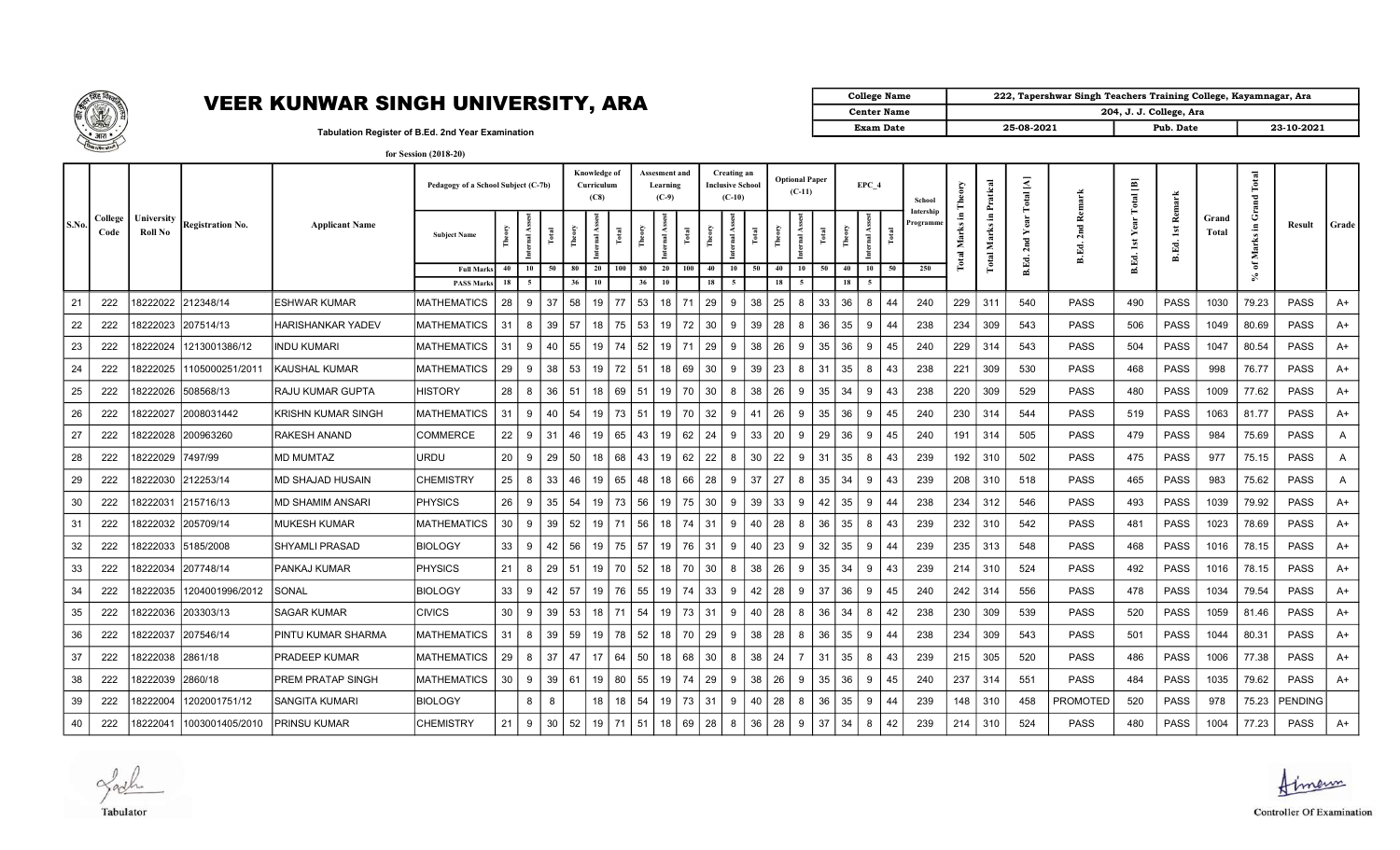

| College Name       |            | 222, Tapershwar Singh Teachers Training College, Kayamnagar, Ara |            |
|--------------------|------------|------------------------------------------------------------------|------------|
| <b>Center Name</b> |            | 204, J. J. College, Ara                                          |            |
| <b>Exam Date</b>   | 25-08-2021 | Pub. Date                                                        | 23-10-2021 |

Tabulation Register of B.Ed. 2nd Year Examination for Session (2018-20)

|       |                 |                              |                         |                       | Pedagogy of a School Subject (C-7b)    |          |          |                | <b>Knowledge of</b><br>Curriculum<br>(C8) |       |          | Assesment and<br>Learning<br>$(C-9)$ |     |          | Creating an<br>Inclusive School<br>$(C-10)$ |       |          | <b>Optional Paper</b><br>$(C-11)$ |    |          | EPC 4                 | School                | heory               | atic                      | $\overline{\mathbf{z}}$   |                   | 画<br><b>lotal</b> |                                               |                | Total           |             |       |
|-------|-----------------|------------------------------|-------------------------|-----------------------|----------------------------------------|----------|----------|----------------|-------------------------------------------|-------|----------|--------------------------------------|-----|----------|---------------------------------------------|-------|----------|-----------------------------------|----|----------|-----------------------|-----------------------|---------------------|---------------------------|---------------------------|-------------------|-------------------|-----------------------------------------------|----------------|-----------------|-------------|-------|
| S.No. | College<br>Code | University<br><b>Roll No</b> | <b>Registration No.</b> | <b>Applicant Name</b> | <b>Subject Name</b>                    |          | Ĕ        |                | ternal As                                 | Total | Ê        | $\overline{a}$                       | Ě   | Ě        | ernal                                       | Total | Ě        | nternal As<br>Ĕ                   |    |          | Ass<br>Internal.<br>Ĕ | Intership<br>rogramme | Ξ.<br>Marks<br>otal | Æ,<br>Σ<br>$\overline{a}$ | $\mathbf{\tilde{c}}$<br>ಕ | ∝<br>2nd<br>B.Ed. |                   | <b>Re</b><br>$\overline{\mathbf{a}}$<br>B.Ed. | Grand<br>Total | ن<br>Æ<br>Marks | Result      | Grade |
|       |                 |                              |                         |                       | <b>Full Marks</b><br><b>PASS Marks</b> | 40<br>18 | 10<br>-5 | 50<br>80<br>36 | 20<br>10                                  | 100   | 80<br>36 | 20<br>10                             | 100 | 40<br>18 | 10                                          | 50    | 40<br>18 | 10<br>50                          |    | 40<br>18 | 10<br>50              | 250                   |                     |                           |                           |                   | B.Ed.             |                                               |                | ិ               |             |       |
| 41    | 222             | 8222042                      | 2008031020              | PRIYADARSHI ASHOK     | <b>ECONOMICS</b>                       | 28       | 9        | 37<br>46       | 19                                        | 65    | 46       | 19                                   | 65  | 29       | 9                                           | 38    | 26       | 35<br>9                           |    | 36       | 9<br>45               | 240                   | 211                 | 314                       | 525                       | <b>PASS</b>       | 476               | PASS                                          | 1001           | 77.00           | <b>PASS</b> | A+    |
| 42    | 222             | 18222043                     | 203358/14               | PRIYANAKA KUMARI      | IPSS-17                                | 31       | 8        | 39<br>54       | 19                                        | 73    | 54       | 18                                   | 72  | 33       | 8                                           | 41    | 27       | 9                                 | 36 | 35       | 9<br>44               | 238                   | 234                 | 309                       | 543                       | PASS              | 490               | <b>PASS</b>                                   | 1033           | 79.46           | PASS        | A+    |
| 43    | 222             | 18222044                     | 203398/14               | PRIYANAKA KUMARI      | MATHEMATICS                            | 30       | 9        | 39<br>51       | 19                                        | 70    | 53       | 19                                   | 72  | 30       | 9                                           | 39    | 20       | 29<br>9                           |    | 35       | 9<br>44               | 238                   | 219                 | 312                       | 531                       | PASS              | 468               | <b>PASS</b>                                   | 999            | 76.85           | PASS        | A+    |
| 44    | 222             | 8222045                      | 205542/14               | RAGHAVENDRA RAY       | <b>CHEMISTRY</b>                       | 26       | 9        | 35<br>47       | 19                                        | 66    | 51       | 19                                   | 70  | 28       | -9                                          | 37    | 24       | 33<br>-9                          |    | 34       | -9<br>43              | 239                   | 210                 | 313                       | 523                       | PASS              | 475               | PASS                                          | 998            | 76.77           | <b>PASS</b> | A+    |
| 45    | 222             | 18222046                     | 2859/18                 | TEJ KUMARI            | MATHEMATICS                            | 26       | 8        | 34<br>45       | 18                                        | 63    | 48       | 19                                   | 67  | 34       | 9                                           | 43    | 24       | 32<br>8                           |    | 34       | -9<br>43              | 238                   | 211                 | 309                       | 520                       | PASS              | 469               | <b>PASS</b>                                   | 989            | 76.08           | <b>PASS</b> | A+    |
| 46    | 222             | 8222047                      | 1105000005/2011         | VICKY KUMAR           | <b>PHYSICS</b>                         | 21       | 8        | 29<br>49       | 18                                        | 67    | 51       | 17                                   | 68  | 25       |                                             | 32    | 28       | 8                                 | 36 | 35       | -8<br>43              | 238                   | 209                 | 304                       | 513                       | PASS              | 520               | <b>PASS</b>                                   | 1033           | 79.46           | <b>PASS</b> | A+    |
| 47    | 222             | 8222048                      | 1003001406/2010         | VASUKI NATH PRASAD    | <b>CHEMISTRY</b>                       | 24       | 8        | 32<br>52       | 19                                        | 71    | 56       | 18                                   | 74  | 32       | 8                                           | 40    | 30       | 9                                 | 39 | 35       | 9<br>44               | 238                   | 229                 | 309                       | 538                       | PASS              | 469               | <b>PASS</b>                                   | 1007           | 77.46           | <b>PASS</b> | A+    |
| 48    | 222             | 18222049                     | 217352/14               | RAHUL KUMAR           | <b>CHEMISTRY</b>                       | 25       | 9        | 34<br>50       | 19 I                                      | 69    | 55       | $19$ 74                              |     | 30       | 9                                           | 39    | 29       | 9                                 | 38 | 36       | 9<br>45               | 240                   |                     | $225$ 314                 | 539                       | PASS              | 520               | <b>PASS</b>                                   | 1059           | 81.46           | PASS        | A+    |
| 49    | 222             | 8222051                      | 2858/18                 | RAHUL KUMAR GUPTA     | <b>MATHEMATICS</b>                     | 32       | 9        | 46<br>41       | 19                                        | 65    | 51       | 19                                   | 70  | 29       | 9                                           | 38    | 25       | 34<br>9                           |    | 36       | 9<br>45               | 240                   | 219                 | 314                       | 533                       | PASS              | 483               | PASS                                          | 1016           | 78.15           | <b>PASS</b> | A+    |
| 50    | 222             | 8222055                      | 205555/14               | RATNESH KUMAR         | <b>CHEMISTRY</b>                       | 29       | 9        | 38   51        | 19 I                                      | 70    | 53       | 19                                   | 72  | 34       | 9                                           | 43    | 27       | 9                                 | 36 | 36       | 9<br>45               | 240                   | 230                 | 314                       | 544                       | PASS              | 497               | <b>PASS</b>                                   | 1041           | 80.08           | <b>PASS</b> | A+    |
| 51    | 222             | 18222056                     | 2864/18                 | RAUSHAN PRAKASH VERMA | <b>COMMERCE</b>                        | 37       | 9        | 46<br>49       | 19                                        | 68    | 49       | 19                                   | 68  | 29       | 9                                           | 38    | 26       | 35<br>-9                          |    | 35       | -9<br>44              | 239                   | 225                 | 313                       | 538                       | <b>PASS</b>       | 487               | <b>PASS</b>                                   | 1025           | 78.85           | <b>PASS</b> | A+    |
| 52    | 222             | 18222057                     | 2862/18                 | <b>RENU KUMARI</b>    | <b>ECONOMICS</b>                       | 34       | 9        | 43<br>48       | 19                                        | 67    | 51       | 19                                   | 70  | 28       | 9                                           | 37    | 23       | 9                                 | 32 | 36       | 9<br>45               | 240                   | 220                 | 314                       | 534                       | PASS              | 485               | <b>PASS</b>                                   | 1019           | 78.38           | <b>PASS</b> | A+    |
| 53    | 222             | 18222058                     | 1053001527              | RIKENDRA KUMAR SINGH  | PHYSICS                                | 27       | 9        | 47<br>36       | 19                                        | 66    | 51       | 19                                   | 70  | 32       | 9                                           | 41    | 30       | 39<br>-9                          |    | 34       | 9<br>43               | 239                   | 221                 | 313                       | 534                       | PASS              | 486               | <b>PASS</b>                                   | 1020           | 78.46           | <b>PASS</b> | A+    |
| 54    | 222             | 18222061                     | 203324/13               | SANJAY KUMAR          | <b>ECONOMICS</b>                       | 30       | 9        | 39<br>47       | 18                                        | 65    | 55       | 19                                   | 74  | 34       | 8                                           | 42    | 29       | 38<br>9                           |    | 34       | 8<br>42               | 238                   | 229                 | 309                       | 538                       | <b>PASS</b>       | 489               | <b>PASS</b>                                   | 1027           | 79.00           | PASS        | A+    |
| 55    | 222             | 8222062                      | 1209613/1               | SARASWATI KUMARI      | <b>PHYSICS</b>                         | 28       | 9        | 37<br>53       | 19                                        | 72    | 49       | 19                                   | 68  | 31       | -9                                          | 40    | 23       | 32<br>-9                          |    | 35       | -9<br>44              | 239                   | 219                 | 313                       | 532                       | PASS              | 496               | PASS                                          | 1028           | 79.08           | <b>PASS</b> | A+    |
| 56    | 222             | 8222065                      | 2009021431              | SHOBHA KUMARI         | <b>COMMERCE</b>                        | 37       | 9        | 54<br>46       | 19                                        | 73    | 53       | 19                                   | 72  | 32       | 9                                           | 41    | 24       | 33<br><b>Q</b>                    |    | 36       | 9<br>45               | 240                   | 236                 | 314                       | 550                       | PASS              | 512               | <b>PASS</b>                                   | 1062           | 81.69           | <b>PASS</b> | A+    |
| 57    | 222             | 8222066                      | 1102002282/11           | <b>SHYAM SUNDER</b>   | <b>COMMERCE</b>                        | 35       | 9        | 44<br>46       | 19                                        | 65    | 54       | 19                                   | 73  | 32       | 9                                           | 41    | 30       | 9                                 | 39 | 36       | -9<br>45              | 240                   | 233                 | 314                       | 547                       | PASS              | 504               | <b>PASS</b>                                   | 1051           | 80.85           | <b>PASS</b> | A+    |
| 58    | 222             | 8222068                      | 1243000110/2012         | <b>SONU KUMAR</b>     | <b>CIVICS</b>                          | 29       | 9        | 38<br>49       | 18                                        | 67    | 51       | 19                                   | 70  | 25       | 9                                           | 34    | 26       | 34<br>8                           |    | 35       | 8<br>43               | 238                   | 215                 | 309                       | 524                       | PASS              | 474               | <b>PASS</b>                                   | 998            | 76.77           | <b>PASS</b> | A+    |
| 59    | 222             | 18222069                     | 217624/14               | SRINIWASH KUMAR       | PHYSICS                                | 29       | 8        | 37<br>50       | 19                                        | 69    | 55       | 18 <sup>1</sup>                      | 73  | 30       | 8                                           | 38    | 28       | 37<br>9                           |    | 33       | 9<br>42               | 237                   |                     | $225 \mid 308$            | 533                       | PASS              | 502               | <b>PASS</b>                                   | 1035           | 79.62           | PASS        | A+    |
| 60    | 222             | 18222074                     | 2005031489              | <b>SUSHANT KUMAR</b>  | <b>COMMERCE</b>                        | 34       | 9        | 43<br>48       | 18 I                                      | 66    | 55       | 19 74                                |     | 33       | 9                                           | 42    | 30       | 8                                 | 38 | 33       | 8<br>41               | 237                   | 233                 | 308                       | 541                       | <b>PASS</b>       | 489               | <b>PASS</b>                                   | 1030           | 79.23           | <b>PASS</b> | A+    |

Ladh Tabulator